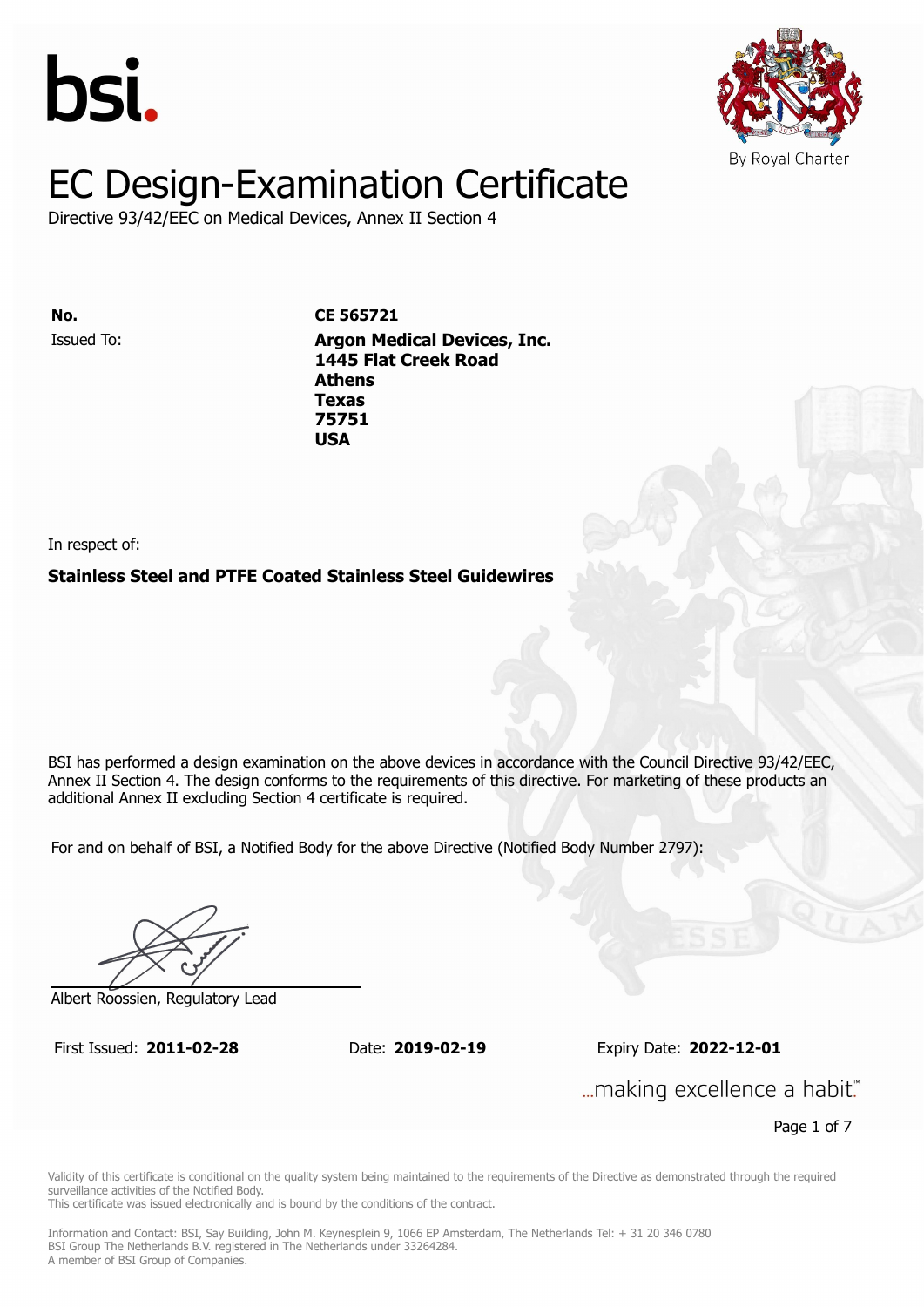



#### **Supplementary Information to CE 565721**

Issued To: **Argon Medical Devices, Inc. 1445 Flat Creek Road Athens Texas 75751 USA**

#### **Product: Stainless Steel and PTFE Stainless Steel Coated Guidewires**

| Code   | <b>Product Description</b>   |
|--------|------------------------------|
| 388273 | 35/150/FC/SS/3J/CLASSIC      |
| 388275 | 38/150/FC/SS/3J/CLASSIC      |
| 388282 | 35/150/FC/PTFE/3J/CLASSIC    |
| 388284 | 38/150/FC/PTFE/3J/CLASSIC    |
| 388300 | 35/150/MC/PTFE/3J/CLASSIC    |
| 388301 | 35/150/MC/PTFE/ST/CLASSIC    |
| 388768 | 35/175/FC/PTFE/3J/CLASSIC    |
| 388794 | 35/260/FC/PTFE/3J/CLASSIC    |
| 390182 | 35/150/FC/PTFE/3J/XTB        |
| 390186 | 35/175/FC/PTFE/3J/XTB        |
| 390282 | 35/150/FC/PTFE/3J/XTB        |
| 390284 | 38/150/FC/PTFE/3J/XTB        |
| 393182 | 35/150/FC/PTFE/3J/EXT        |
| 393184 | 38/150/FC/PTFE/3J/EXT        |
| 393186 | 35/175/FC/PTFE/3J/EXT        |
| 393187 | 38/175/FC/PTFE/3J/HD/Z       |
| 393282 | 35/150/FC/PTFE/3J/EXT        |
| 393999 | 35/180/FC/PTFE/DE-3J&ST      |
| 395073 | 35/260/FC/PTFE/ST/MULLINS/HD |
| 395112 | 35/150/FC/PTFE/DE/3J/ST      |

First Issued: **2011-02-28** Date: **2019-02-19** Expiry Date: **2022-12-01**

... making excellence a habit."

Page 2 of 7

Validity of this certificate is conditional on the quality system being maintained to the requirements of the Directive as demonstrated through the required surveillance activities of the Notified Body.

This certificate was issued electronically and is bound by the conditions of the contract.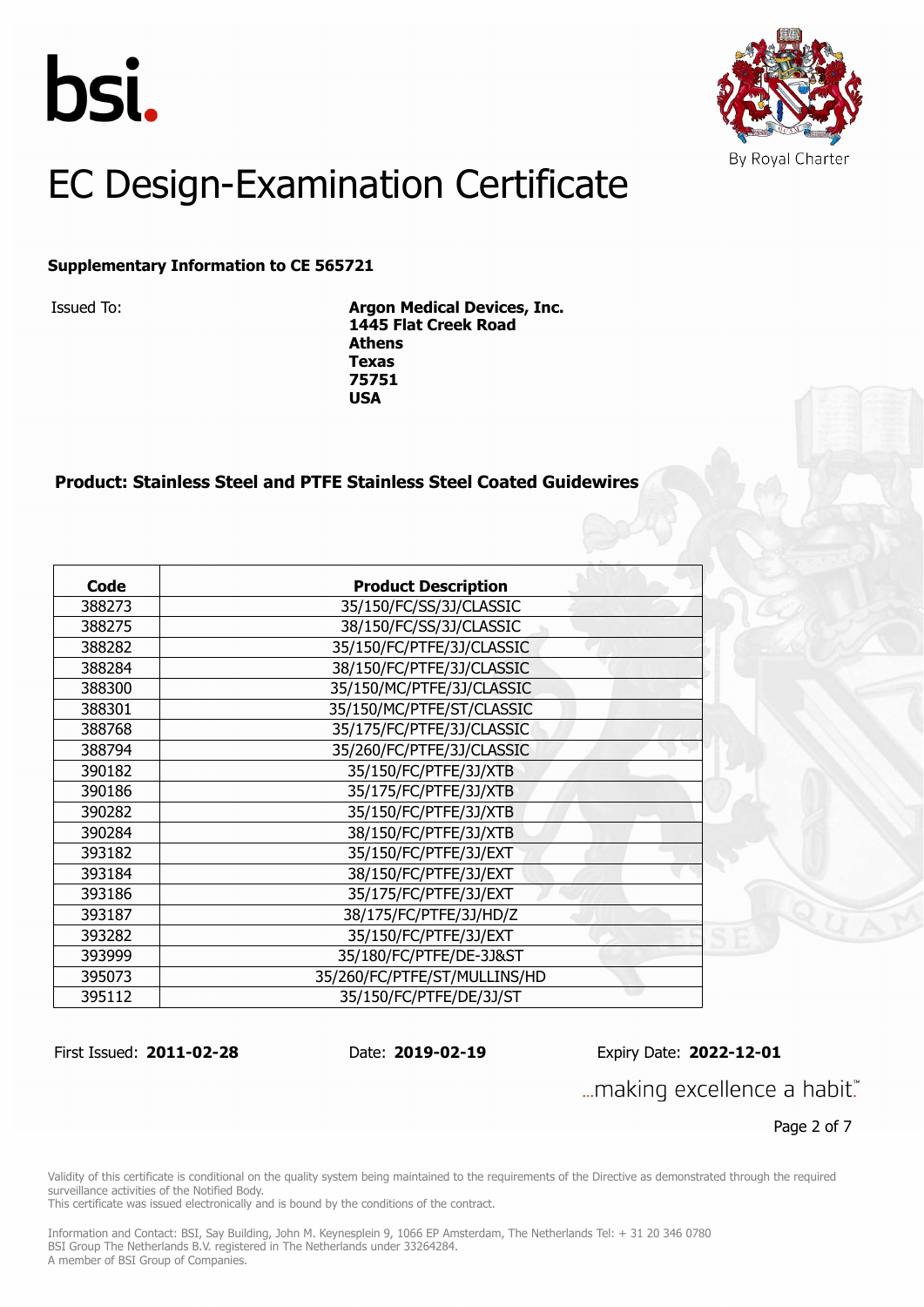



#### **Supplementary Information to CE 565721**

Issued To: **Argon Medical Devices, Inc. 1445 Flat Creek Road Athens Texas USA**

| 395170 | 35/180/FC/PTFE/BEN        |
|--------|---------------------------|
| 395183 | 35/150/FC/PTFE/3J/CLASSIC |
| 395205 | 21/125/FC/SS/ST           |
| 395208 | 25/125/FC/SS/ST           |
| 395212 | 32/150/FC/SS/ST           |
| 395224 | 25/125/FC/PTFE/ST         |
| 395225 | 25/150/FC/PTFE/ST         |
| 395228 | 32/150/FC/PTFE/ST         |
| 395231 | 35/150/FC/PTFE/ST         |
| 395234 | 38/150/FC/PTFE/ST         |
| 395258 | 35/150/MC/PTFE            |
| 395261 | 38/150/MC/PTFE            |
| 395266 | 38/150/MC/PTFE/3J/HD      |
| 395270 | 25/125/FC/SS/3J           |
| 395273 | 35/150/FC/SS/3J           |
| 395275 | 38/150/FC/SS/3J           |
| 395279 | 25/125/FC/PTFE/3J         |
| 395280 | 35/150/FC/PTFE/1.5J/HD    |
| 395281 | 35/125/FC/PTFE/3J         |
| 395282 | 35/150/FC/PTFE/3J         |
| 395284 | 38/150/FC/PTFE/3J         |
| 395289 | 35/150/FC/PTFE/6J         |
| 395309 | 32/150/MC/PTFE/3J         |
| 395312 | 35/150/MC/PTFE/3J         |
| 395315 | 38/150/MC/PTFE/3J         |
| 395320 | 35/150/MC/PTFE/3J/SLIP    |
| 395330 | 38/260/MC/PTFE/3J         |

First Issued: **2011-02-28** Date: **2019-02-19** Expiry Date: **2022-12-01**

... making excellence a habit."

Page 3 of 7

Validity of this certificate is conditional on the quality system being maintained to the requirements of the Directive as demonstrated through the required surveillance activities of the Notified Body.

This certificate was issued electronically and is bound by the conditions of the contract.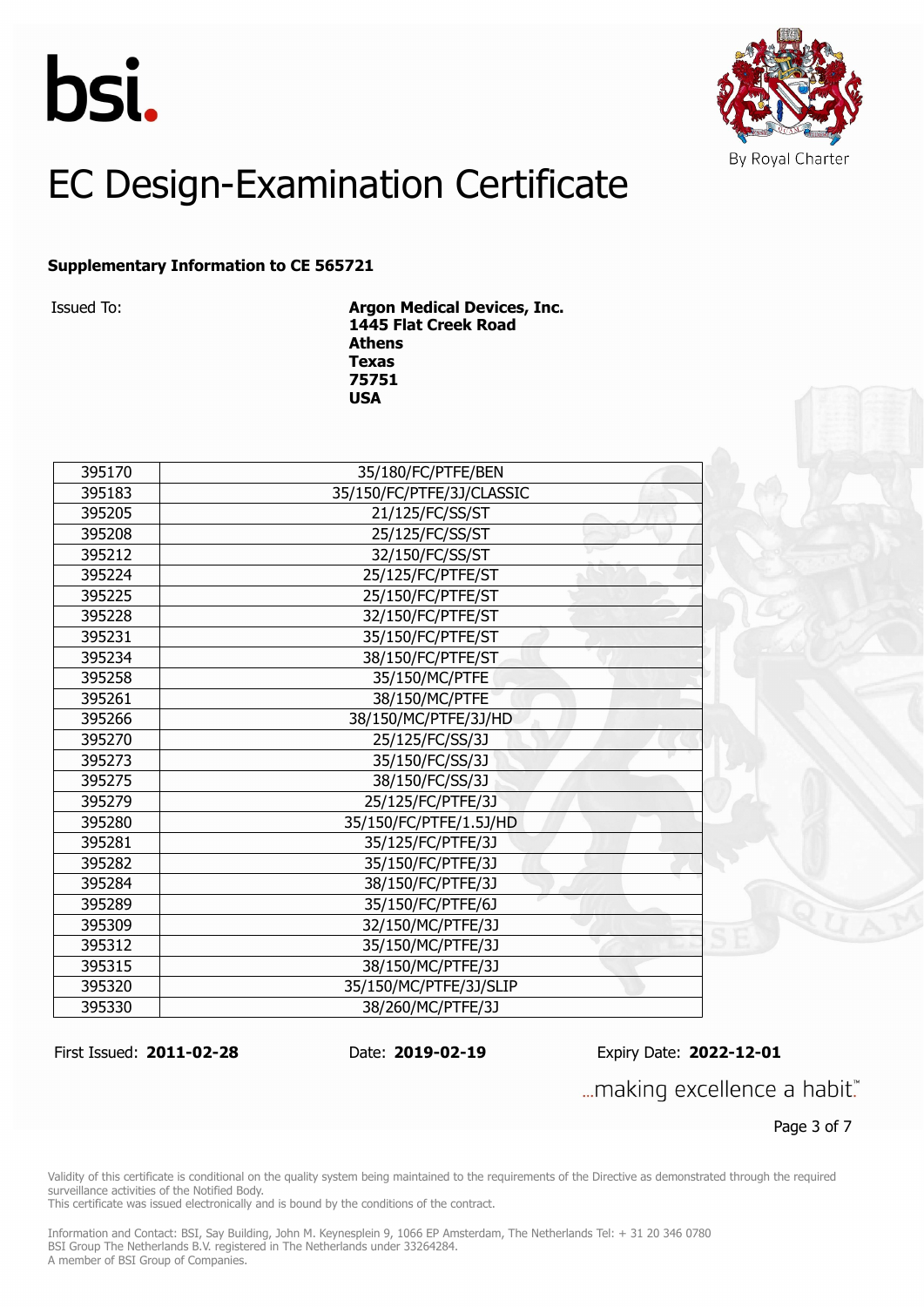



#### **Supplementary Information to CE 565721**

Issued To: **Argon Medical Devices, Inc. 1445 Flat Creek Road Athens Texas USA**

| 395332 | 32/150/FC/PTFE/3J/HD    |
|--------|-------------------------|
| 395333 | 38/260/MC/PTFE/STRAIGHT |
| 395337 | 35/125/MC/PTFE/6J       |
| 395345 | 35/150/FC/PTFE/DE/3J/LT |
| 395350 | 35/180/FC/PTFE/1.5J/HD  |
| 395352 | 35/150/FC/PTFE/15J/LT   |
| 395367 | 25/260/FC/PTFE/ST       |
| 395368 | 32/260/FC/PTFE/ST       |
| 395369 | 35/260/FC/PTFE/ST       |
| 395370 | 38/260/FC/PTFE/ST       |
| 395382 | 35/150/FC/PTFE/LT       |
| 395384 | 35/150/FC/PTFE/LLT      |
| 395398 | 35/150/MC/PTFE/1.5J     |
| 395406 | 21/260/FC/PTFE/3J       |
| 395420 | 25/150/FC/PTFE/1.5J     |
| 395457 | 18/150/FC/PTFE/ST       |
| 395465 | 18/150/FC/PTFE/3J       |
| 395469 | 18/260/FC/PTFE/ST       |
| 395470 | 18/150/FC/PTFE/1.5J     |
| 395501 | 21/150/FC/PTFE/ST       |
| 395504 | 21/125/FC/PTFE/ST       |
| 395509 | 21/150/FC/SS/ST         |
| 395522 | 21/260/FC/PTFE/ST       |
| 395523 | 21/150/FC/PTFE/3J       |
| 395559 | 25/150/FC/PTFE/3J       |
| 395585 | 25/260/FC/PTFE/3J       |
| 395600 | 32/150/FC/PTFE/3J       |
|        |                         |

First Issued: **2011-02-28** Date: **2019-02-19** Expiry Date: **2022-12-01**

... making excellence a habit."

Page 4 of 7

Validity of this certificate is conditional on the quality system being maintained to the requirements of the Directive as demonstrated through the required surveillance activities of the Notified Body.

This certificate was issued electronically and is bound by the conditions of the contract.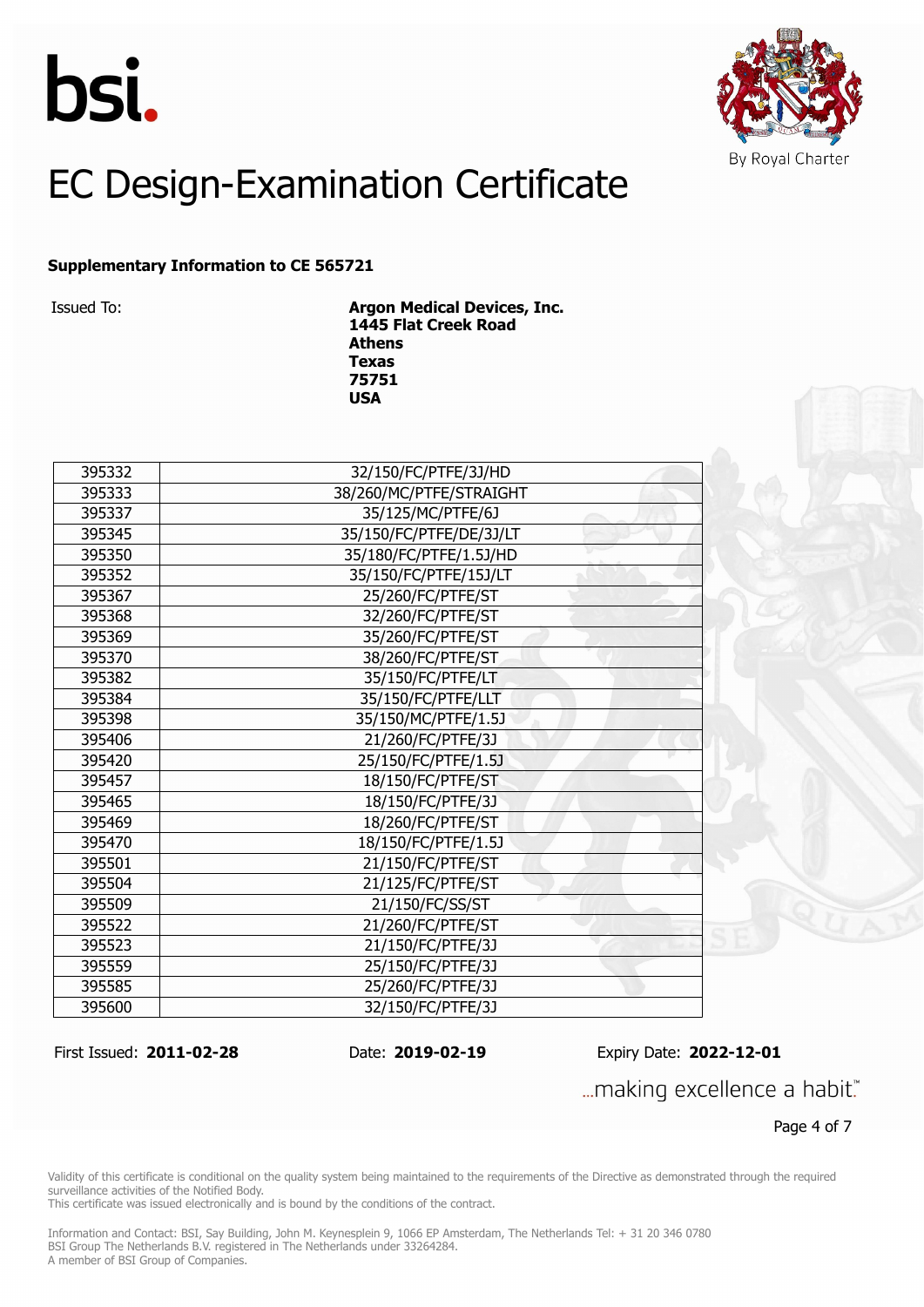



#### **Supplementary Information to CE 565721**

Issued To: **Argon Medical Devices, Inc. 1445 Flat Creek Road Athens Texas 75751 USA**

| 395603  | 32/150/FC/SS/3J        |
|---------|------------------------|
| 395613  | 32/125/FC/PTFE/3J      |
| 395622  | 32/260/FC/PTFE/3J      |
| 395656  | 35/200/MC/PTFE/3J      |
| 395687  | 35/150/FC/PTFE/HD/ST   |
| 395703  | 35/200/FC/PTFE/ST      |
| 395708  | 35/150/FC/PTFE/3J/LLT  |
| 395721  | 35/145/MC/PTFE/LT/3J   |
| 395722  | 35/200/FC/PTFE/3J      |
| 395768  | 35/175/FC/PTFE/3J      |
| 395780  | 35/150/FC/PTFE/7.5J    |
| 395787  | 35/150/FC/PTFE/1.5J    |
| 395794  | 35/260/FC/PTFE/3J      |
| 395817  | 38/200/FC/PTFE/3J      |
| 395839  | 38/260/FC/PTFE/3J      |
| 395863  | 38/150/FC/PTFE/1.5J    |
| 395884  | 28/150/FC/PTFE/ST      |
| 395900  | 32/150/FC/PTFE/1.5J    |
| 395919  | 35/150/FC/PTFE/LT/1.5J |
| 395930E | 35/150/FC/PTFE/BEN     |
| 395931  | 32/150/FC/PTFE/BEN     |
| 395933C | 38/150/FC/PTFE/BEN     |
| 395961  | 28/150/FC/PTFE/3J      |
| 395979  | 15/150/FC/SS/MULLINS   |
| 395980  | 17/150/FC/SS/MULLINS   |
| 395991  | 30/150/FC/PTFE/3J      |
| 395993  | 35/150/FC/PTFE/3J/HD   |

First Issued: **2011-02-28** Date: **2019-02-19** Expiry Date: **2022-12-01**

... making excellence a habit."

Page 5 of 7

Validity of this certificate is conditional on the quality system being maintained to the requirements of the Directive as demonstrated through the required surveillance activities of the Notified Body.

This certificate was issued electronically and is bound by the conditions of the contract.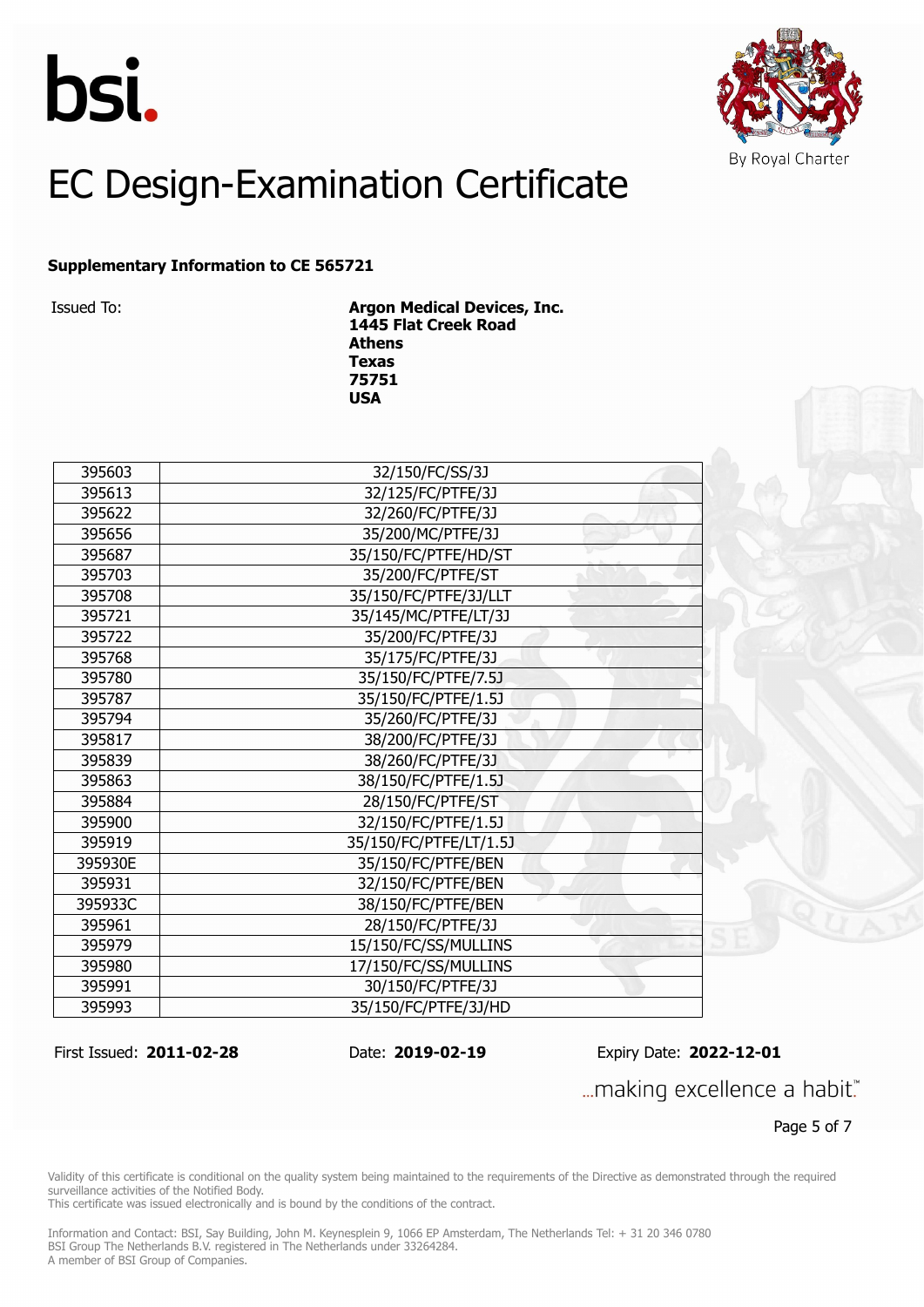



#### **Supplementary Information to CE 565721**

Issued To: **Argon Medical Devices, Inc. 1445 Flat Creek Road Athens Texas 75751 USA**

| A395231 | 35/150/FC/PTFE/CLASSIC |
|---------|------------------------|
| A395282 | 35/150/FC/PTFE/3J      |
| A395284 | 38/150/FC/PTFE/3J      |
| A395312 | 35/150/MC/PTFE/3J/HD   |
| A395369 | 35/260/FC/PTFE/CLASSIC |
| A395482 | 35/180/FC/PTFE/3J      |
| A395559 | 25/150/FC/PTFE/3J      |
| A395600 | 32/150/FC/PTFE/3J      |
| A395613 | 32/125/FC/PTFE/3J      |
| A395722 | 35/200/FC/PTFE/3J      |
| A395787 | 35/150/FC/PTFE/1.5J    |
| A395900 | 32/150/FC/PTFE/1.5J    |

First Issued: **2011-02-28** Date: **2019-02-19** Expiry Date: **2022-12-01**

... making excellence a habit."

Page 6 of 7

Validity of this certificate is conditional on the quality system being maintained to the requirements of the Directive as demonstrated through the required surveillance activities of the Notified Body.

This certificate was issued electronically and is bound by the conditions of the contract.